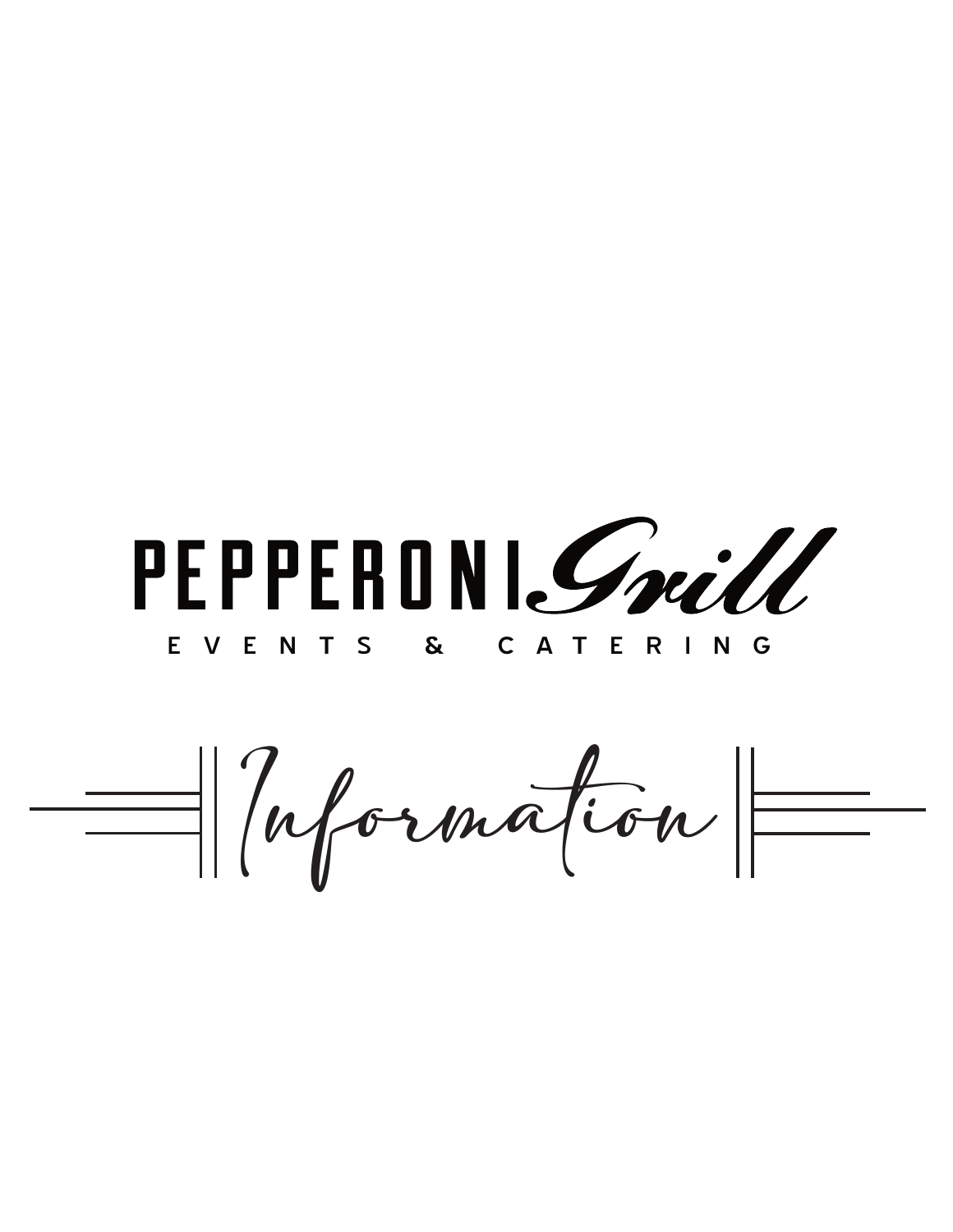The Details

### **Booking**

To reserve your event date on our calendar for full service catering, a \$300 deposit is required. To ensure a successful event, we request that your menu selection & all details, with the exception of the final guest count, be finalized approximately 10 business days prior to the date of your event. Confirmation & final guest count is due 5 business days prior to the event. Because we know that unexpected events may occur, we do allow cancellation prior to confirmation. Upon confirmation, payment arrangements will be made.

# **Service Charge**

Our team of professionals spend a great deal of behind-the-scenes time working towards the success of your event. This includes menu creation, walkthroughs, purchasing products, fresh ingredients & kitchen prep. The service charge includes our food handling permits, liquor & food liability insurance, as well as funding the always increasing expense of transportation. It is dependent on many factors such as guest count, menu, service & equipment needs, duration & type of event.

# **Event Staff**

Dressed in black professional attire, our well trained, polite & professional service staff will take care of the set-up, maintenance & break down, following the requirements of your venue. We know their performance is vital to the success of your event, so we hold our staff to a standard of excellence that ensures each & every client experiences the highest level of service. A minimum gratuity of 10% of food & beverage sales is suggested & applied. If a different amount is preferred, it is at the discretion of the client. Cake cutting available upon request.

# **High Quality Disposables**

We stock clear 6 inch appetizer & dessert plates & 9 inch dinner plates. Also, we provide white paper napkins & faux silver forks, knives & spoons. Black or white linen napkins can be provided for an additional \$0.75 per person. Custom colored plates, napkins & plasticware are available upon request & charged at market price.

## **China & Flatware**

We offer bright white, 12 inch round, entrée plates. Your choice of black or white linen napkins are provided with our sterling silver forks, knives & spoons. Price per person is approximately \$5.50. Custom colored linen napkins are available upon request & charged at market price.

## **Bar Service**

Our special catering license includes the catering of alcohol. We can provide the alcohol & the bartender or if you would like to supply your own alcohol, we can provide the bartender. We require 1 bartender per 100 guests. The bartender fee is \$40 per hour with a \$160 minimum, which is billed to the host. This includes 3 hours of service  $\&$  1 hour of setup  $\&$  breakdown. By law, all alcoholic sales will be taxed 13.5% plus local city sales tax. Please see the Bar Pricing & Bar Details pages for more information.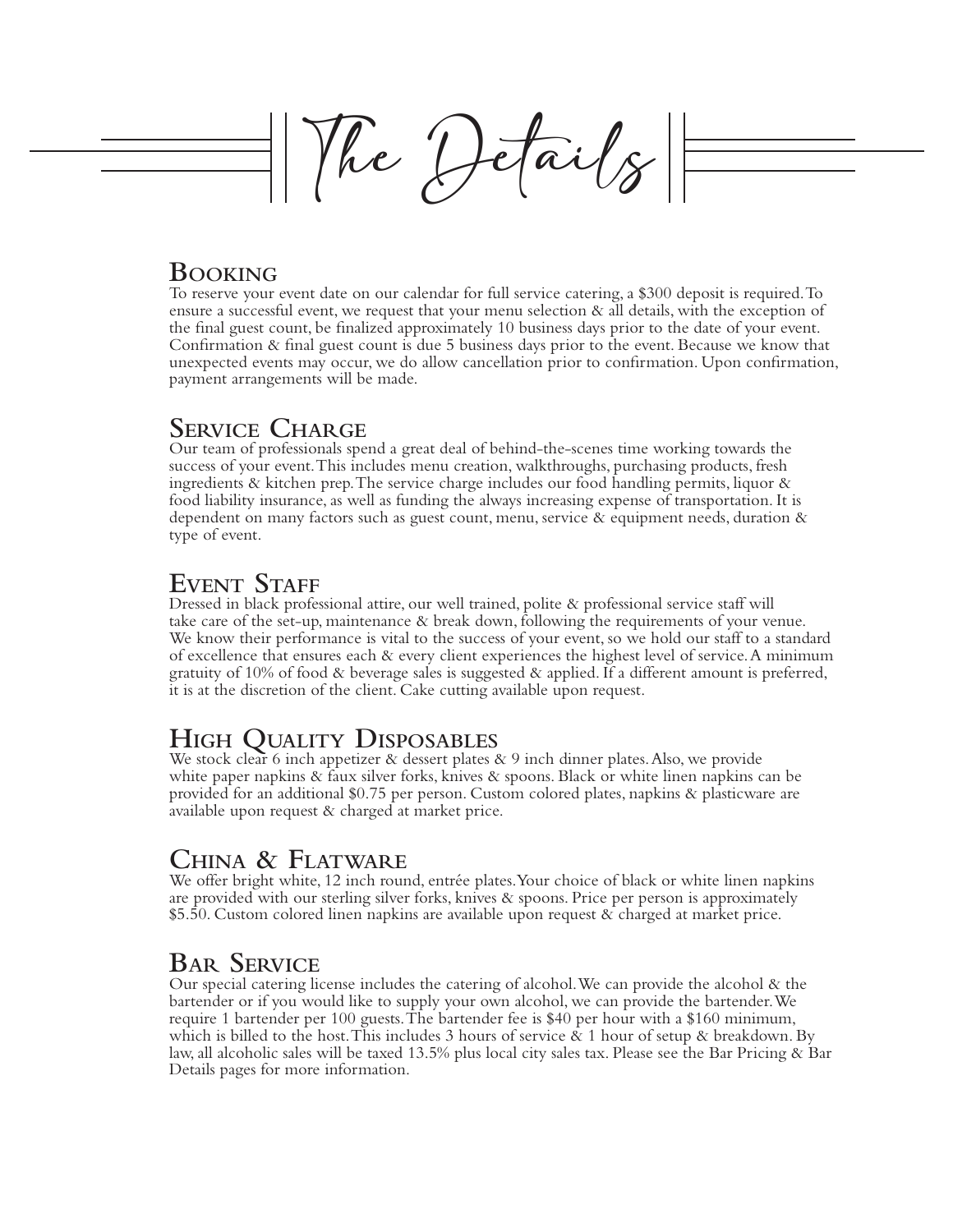Beverage Stations

PRICED PER PERSON

Tea, Water & Lemonade \$2 includes ice, cups & packaged sweetener Assorted Canned Sodas & Bottled Water \$3

euvreg PRICED PER DOZEN | 2 DOZEN MINIMUM

Beef Tenderloin Crostini \$48 SPINACH & ARTICHOKE CROSTINI \$18 BRUSCHETTA CROSTINI \$18 Bacon Wrapped Dates \$24 Bacon Wrapped Jalapeños \$24 Sausage Stuffed Mushrooms \$30 Spinach & Artichoke Stuffed Sweet Peppers \$24 Hummus & Crudité in Cups \$24 Mozzarella Caprese Skewers \$18 Italian Meatballs \$24 Wagyu Sliders \$60 SHRIMP COCKTAIL \$24 PORK POT STICKERS \$24

Sides



PRICED PER PERSON

SEASONAL VEGETABLES \$3 broccoli, zucchini, squash, carrots Mashed Potatoes \$3 YUKON GOLD GARLIC MASHED POTATOES. ADD ROSEMARY GRAVY  $+ $1$ Roasted Brussels Sprouts \$5

tossed in honey-sriracha.

Vegetable Risotto \$6 WITH SPINACH, MUSHROOM & SUN-DRIED TOMATOES.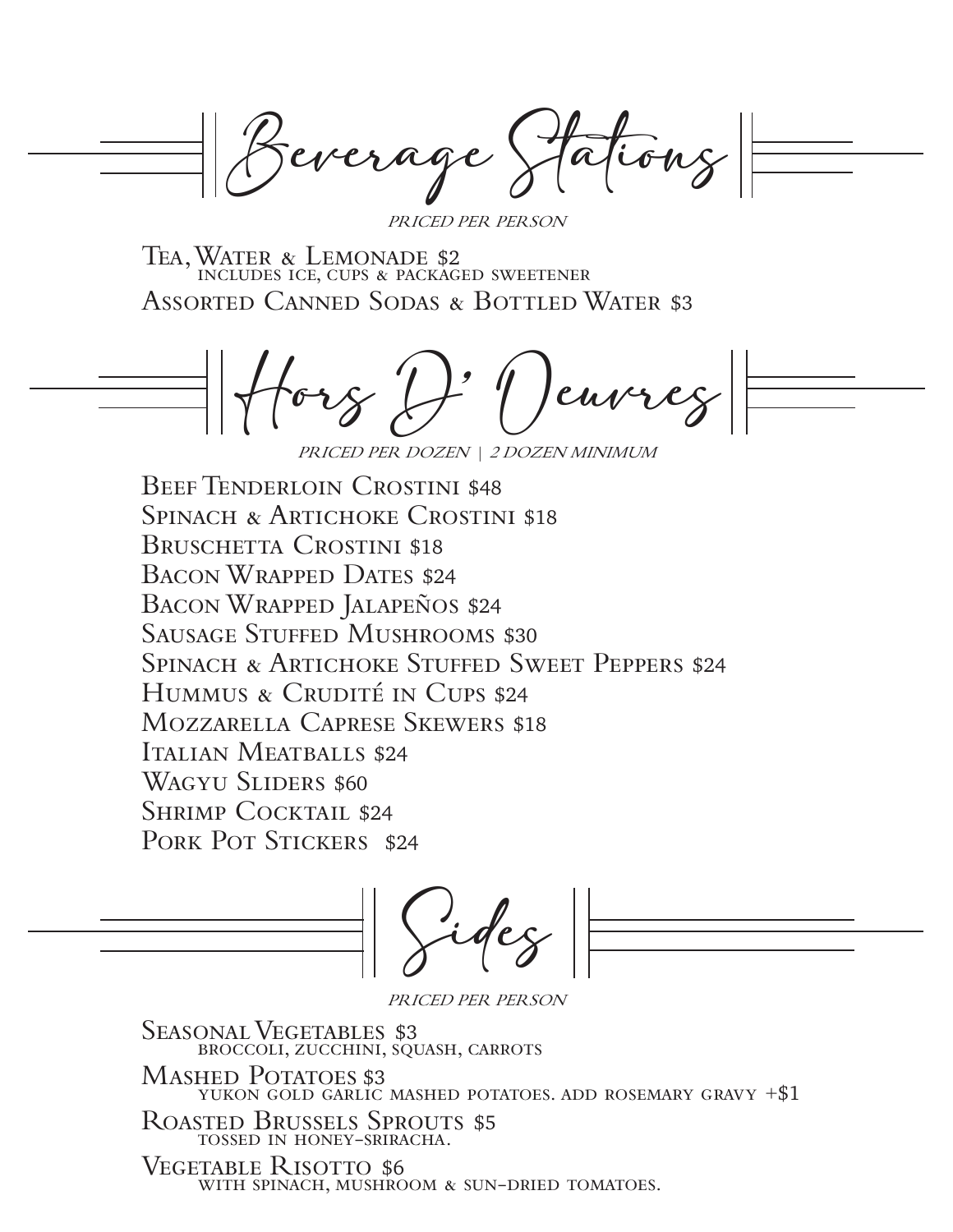he Classi

BUFFET INCLUDES HIGH QUALITY DISPOSABLE PLATES, NAPKINS & SILVERWARE, HOUSE-MADE BREAD & WHIPPED BUTTER

**\$11 PER PERSON**

CHOICE OF ONE

**HOUSE SALAD** mixed greens, shredded carrots, cherry tomatoes, croutons & choice of two dressings. gluten free by request.

**CLASSIC CAESAR** romaine lettuce, croutons, parmesan & caesar dressing. gluten free by request.

CHOICE OF TWO `

**SPAGHETTINI** choice of pomodoro, meat sauce or meatballs.

#### **HOUSE SPECIALTY LASAGNA**

layers of pasta, akaushi wagyu beef, ricotta, melted mozzarella, pomodoro & parmesan.

**SPICY SAUSAGE RIGATONI** 

tossed in spicy vodka sauce. finished with parmesan & fresh parsley.

#### **FETTUCCINE ALFREDO**

tossed with house-made creamy alfredo. add chicken optional.

### **CHICKEN RISOTTO**

italian-style saffron rice, grilled chicken, asparagus & fried artichoke hearts. gluten free by request.

#### **GOURMET MAC & CHEESE**

rigatoni, crisp bacon & roma tomatoes in rich cheddar alfredo, topped with our bread crumbs & baked until golden brown.

#### **CHEESE TORTELLINI**

tossed in pesto-cream sauce. fresh tomato-basil garnish.

**\*add beverages & sides to complete your package \***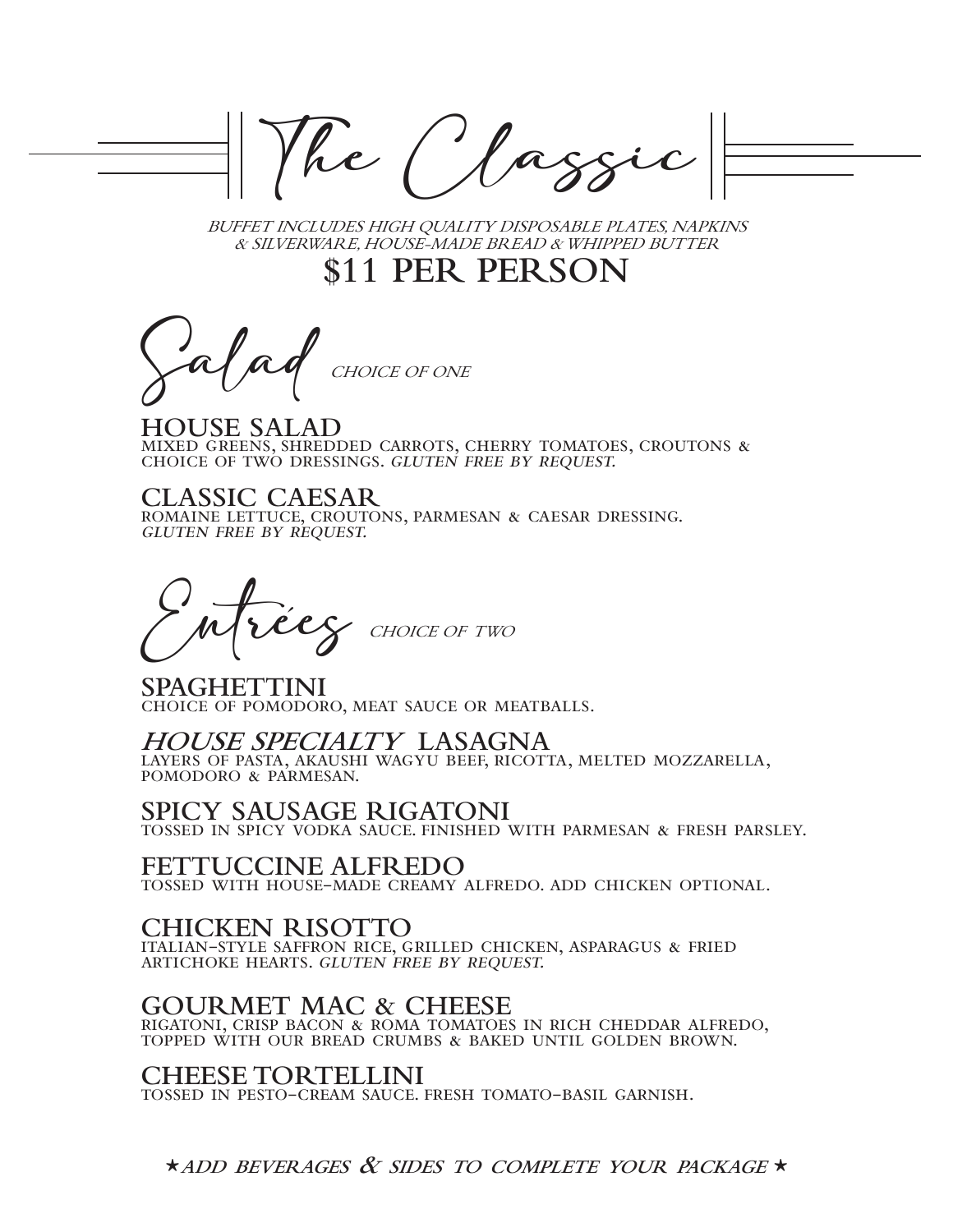The Premium

BUFFET INCLUDES HIGH QUALITY DISPOSABLE PLATES, NAPKINS & SILVERWARE, HOUSE-MADE BREAD & WHIPPED BUTTER

**\$16 PER PERSON**

CHOICE OF ONE

**HOUSE SALAD** mixed greens, shredded carrots, cherry tomatoes, croutons & choice of two dressings. gluten free by request.

**CLASSIC CAESAR** romaine lettuce, croutons, parmesan & caesar dressing. gluten free by request.

CHOICE OF TWO `

**CHICKEN PICCATA** butterflied breast of chicken lightly dusted, pan-seared atop SPAGHETTINI IN A LIGHT LEMON CAPER BUTTER.

#### **SPICY VODKA CHICKEN**

grilled chicken, rigatoni, sun-dried tomato, purple onions, mushrooms & crushed red pepper tossed in spicy vodka sauce.

#### **CHICKEN PARMESAN**

lightly breaded, oven baked breast of chicken with spaghettini.

# **CHICKEN TORTELLINI FLORENTINE**

Tri-colored cheese tortellini, sautéed chicken, crisp bacon, in artichoke spinach cream sauce. Fresh tomato-basil garnish.

#### **SHRIMP ALFREDO**

fettuccine & sautéed shrimp tossed with house-made creamy alfredo.

#### **RIGATONI BOLOGNESE**

italian sausage & beef ragù baked with garlic & herb ricotta & chevré.

#### **SHRIMP GREEK PASTA +\$1**

sautéed shrimp, pepperoncinis, kalamata olives, spinach & sun-dried tomato tossed in a garlic vin blanc sauce with spaghettini pasta. finished with feta & parmesan.

**\*add beverages & sides to complete your package \***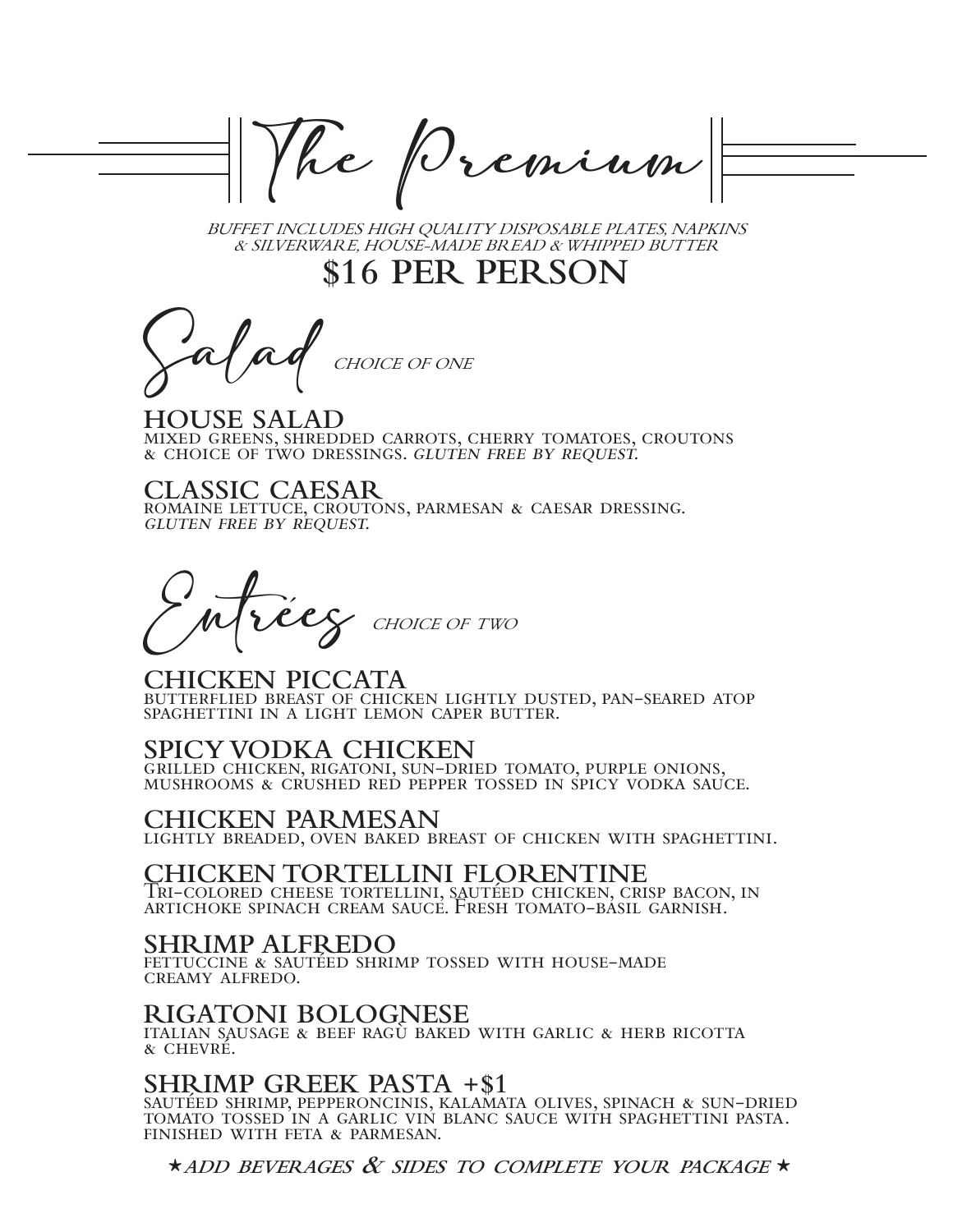Bar Pricing

# HOSTED BAR

Charges are based on a per drink basis reflecting the actual number of drinks poured during the event. The bar tab will be settled after last call. You may place a maximum on your hosted total to ensure there are no surprises. Together, we'll curate a selection that fits your taste & budget.

# Open Bar

Pricing is per person, based on the total headcount, for 3 hours of service. Additional hours & bartenders can be arranged for an additional fee.

| DIAMOND PACKAGE\$23.5 PER PERSON |  |
|----------------------------------|--|

# $\bigcup$ ASH  $\bigcup$ AR

Guests will purchase their own drinks. We'll curate a selection of our most popular items to purchase with cash & possibly credit cards. The host is responsible for the bartender fee & \$100 bar setup fee that includes our liquor liability insurance & licensing.

# OMBINATION

This option is flexible & tailored to help create the experience you have in mind. Let us know your preference & we can price it for you. \*BYO Bar not included.

Customized custom price

# Byo Bar

Bring your own bar. Host is responsible for purchasing, transporting & chilling (if needed) all alcohol prior to the event as well as the bartender fee  $\&$  \$100 bar setup fee that includes our liquor liability insurance & licensing. Cannot be combined with Hosted, Open or Cash Bar.

THE BASICS MIXER PACKAGE................\$2.5 PER PERSON THE BEST MIXER PACKAGE....................\$3.5 PER PERSON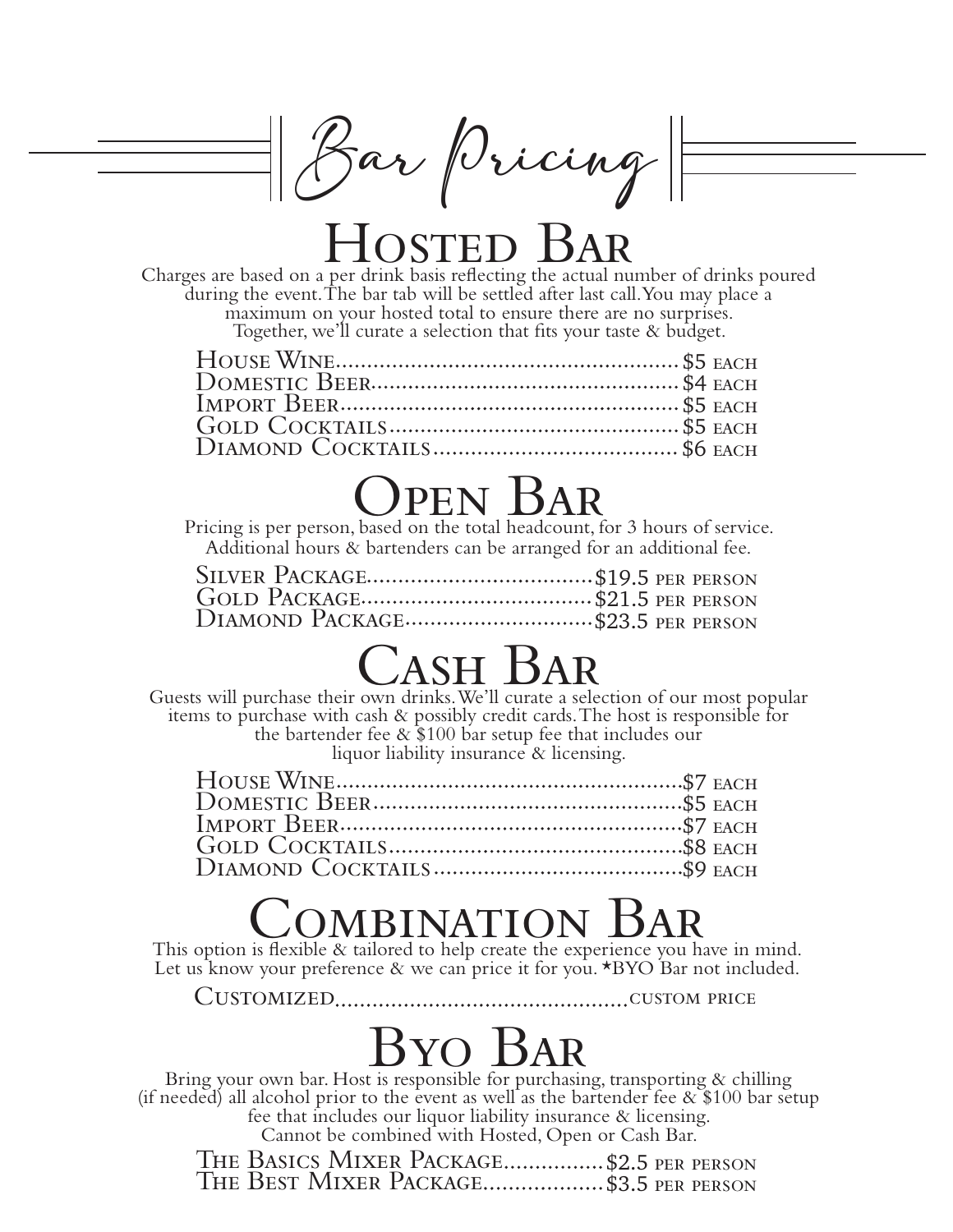

ar Hetail

en Bar Packa the best mixer package is included in gold & diamond

#### **SILVER**

house red, white & blush wine

choose up to 3 beers: michelob ultra, bud light, coors original, stella artois, blue moon, modelo especial, fat tire or newcastle

# **GOLD**

house red, white & blush wine

choose up to 3 beers: michelob ultra, bud light, coors original, stella artois, blue moon, modelo especial, fat tire or newcastle

choose up to 3 liquors: titos vodka, cazadores blanco tequila, bombay sapphire gin, bacardi silver rum or jack daniels whiskey

## **DIAMOND**

house red, white & blush wine

choose up to 4 beers: michelob ultra, bud light, coors original, stella artois, blue moon, modelo especial, fat tire or newcastle

choose up to 4 liquors: belvedere vodka, patron silver tequila, tanqueray gin, captain morgan rum, dewars scotch or makers mark bourbon

# Mixer Packages

includes beverage napkins, 9 oz disposable tumbler cups & stir straws

### **THE BASICS**

coke, diet coke, sprite, club soda + 1 juice of choice

### **THE BEST**

coke, diet coke, sprite, club soda, margarita mix, salt, lemons, limes, cherries + 2 juices of choice

# Champagne Packages

Whether it's a celebratory toast or sipping it from the bar, nothing says Let's Celebrate like bubbly!

**\***If you would like us to pour your own Champagne, there is a \$5 corking fee per bottle.**\***